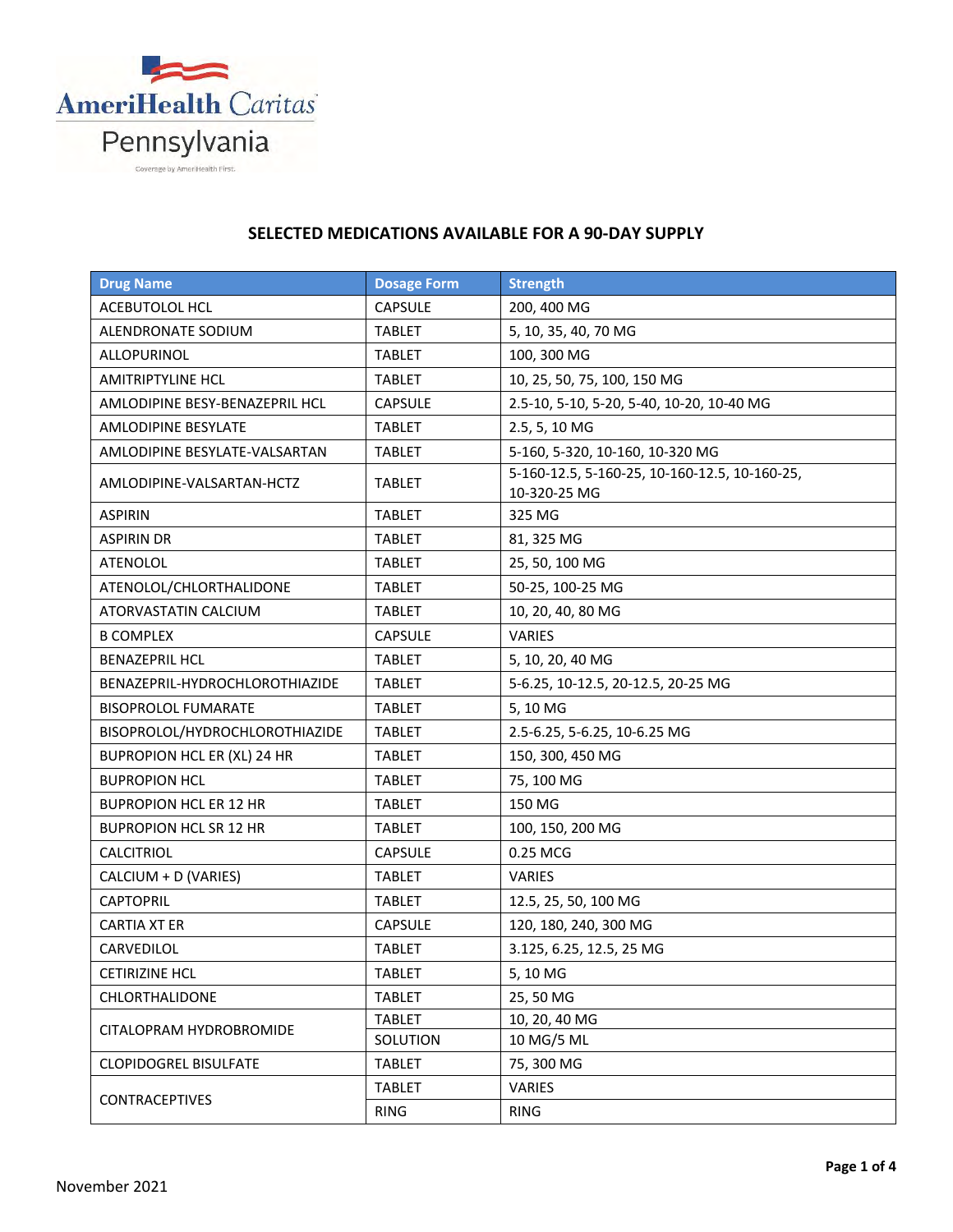| <b>Drug Name</b>                    | <b>Dosage Form</b> | <b>Strength</b>                                            |
|-------------------------------------|--------------------|------------------------------------------------------------|
|                                     | <b>PATCH</b>       | VARIES                                                     |
| <b>DILTIAZEM HCL</b>                | <b>TABLET</b>      | 30, 60, 90, 120 MG                                         |
| DILTIAZEM HCL ER 24 HR              | <b>CAPSULE</b>     | 120, 180, 240 MG                                           |
| DILTIAZEM HCL ER BEADS 24 HR        | CAPSULE            | 120, 180, 240, 300, 360, 420 MG                            |
| DILTIAZEM HCL ER COATED BEADS 24 HR | <b>CAPSULE</b>     | 120, 180, 240, 300, 360 MG                                 |
| DILT-XR ER 24 HR                    | <b>CAPSULE</b>     | 120, 180, 240 MG                                           |
| <b>DOXAZOSIN MESYLATE</b>           | <b>TABLET</b>      | 1, 2, 4, 8 MG                                              |
| <b>DOXEPIN HCL</b>                  | <b>CAPSULE</b>     | 10, 25 MG                                                  |
| <b>ENALAPRIL MALEATE</b>            | <b>TABLET</b>      | 2.5, 5, 10, 20 MG                                          |
| ENALAPRIL/HYDROCHLOROTHIAZIDE       | <b>TABLET</b>      | 5-12.5, 10-25 NG                                           |
| <b>ENTRESTO</b>                     | <b>TABLET</b>      | 24-26, 49-51, 97-103 MG                                    |
| <b>ESCITALOPRAM OXALATE</b>         | <b>TABLET</b>      | 5, 10, 20 MG                                               |
| FELODIPINE ER 24 HR                 | <b>TABLET</b>      | 2.5, 5, 10 MG                                              |
|                                     | CAPSULE            | 10, 20, 40 MG                                              |
| FLUOXETINE HCL                      | SOLUTION           | 20 mg/5 ML                                                 |
| FLUVOXAMINE MALEATE                 | <b>TABLET</b>      | 25, 50, 100 MG                                             |
| <b>FOLIC ACID</b>                   | <b>TABLET</b>      | 1 MG                                                       |
| <b>FOSINOPRIL SODIUM</b>            | <b>TABLET</b>      | 10, 20, 40 MG                                              |
| FOSINOPRIL SODIUM-HCTZ              | <b>TABLET</b>      | 10-12.5, 20-12.5 MG                                        |
| <b>FUROSEMIDE</b>                   | <b>TABLET</b>      | 20, 40, 80 MG                                              |
| <b>GLIMEPIRIDE</b>                  | <b>TABLET</b>      | 1, 2, 4 MG                                                 |
| <b>GLIPIZIDE</b>                    | <b>TABLET</b>      | 5,10 MG                                                    |
| <b>GLIPIZIDE ER</b>                 | <b>TABLET</b>      | 2.5, 5, 10 MG                                              |
| <b>GLYBURIDE</b>                    | <b>TABLET</b>      | 1.25, 2.5, 5 MG                                            |
| <b>GLYBURIDE, MICRONIZED</b>        | <b>TABLET</b>      | 1.5, 3, 6 MG                                               |
| <b>GLYBURIDE/METFORMIN HCL</b>      | <b>TABLET</b>      | 1.25-250, 2.5-500, 5-500 MG                                |
| <b>HYDROCHLOROTHIAZIDE</b>          | TABLET/CAPSULES    | 12.5 MG                                                    |
| <b>HYDROCHLOROTHIAZIDE</b>          | <b>TABLET</b>      | 25, 50 MG                                                  |
| <b>IBANDRONATE SODIUM</b>           | <b>TABLET</b>      | 150 MG                                                     |
| <b>IMIPRAMINE HCL</b>               | <b>TABLET</b>      | 10, 25, 50 MG                                              |
| <b>IRBESARTAN</b>                   | <b>TABLET</b>      | 75, 150, 300 MG                                            |
| IRBESARTAN-HYDROCHLOROTHIAZIDE      | <b>TABLET</b>      | 150-12.5, 300-12.5 MG                                      |
| LABETALOL HCL                       | <b>TABLET</b>      | 100, 200, 300 MG                                           |
| LEVOTHYROXINE SODIUM                | <b>TABLET</b>      | 25, 50, 75, 88, 100, 112, 125, 137, 150, 175, 200, 300 MCG |
| <b>LISINOPRIL</b>                   | <b>TABLET</b>      | 2.5, 5, 10, 20, 30, 40 MG                                  |
| LISINOPRIL/HYDROCHLOROTHIAZIDE      | <b>TABLET</b>      | 10-12.5, 20-12.5, 20-25 MG                                 |
| LORATADINE                          | <b>TABLET</b>      | 10 MG                                                      |
| LOSARTAN POTASSIUM                  | <b>TABLET</b>      | 25, 50, 100 MG                                             |
| LOSARTAN/HYDROCHLOROTHIAZIDE        | <b>TABLET</b>      | 50-12.5, 100-12.5, 100-25 MG                               |
| LOVASTATIN                          | <b>TABLET</b>      | 10, 20, 40 MG                                              |
| METFORMIN HCL                       | <b>TABLET</b>      | 500, 850, 1000 MG                                          |
| METFORMIN HCL ER 24 HR              | <b>TABLET</b>      | 500, 750 MG                                                |
| METOPROLOL SUCCINATE ER 24 HR       | <b>TABLET</b>      | 25, 50, 100, 200 MG                                        |
| METOPROLOL TARTRATE                 | <b>TABLET</b>      | 25, 37.5, 50, 75, 100 MG                                   |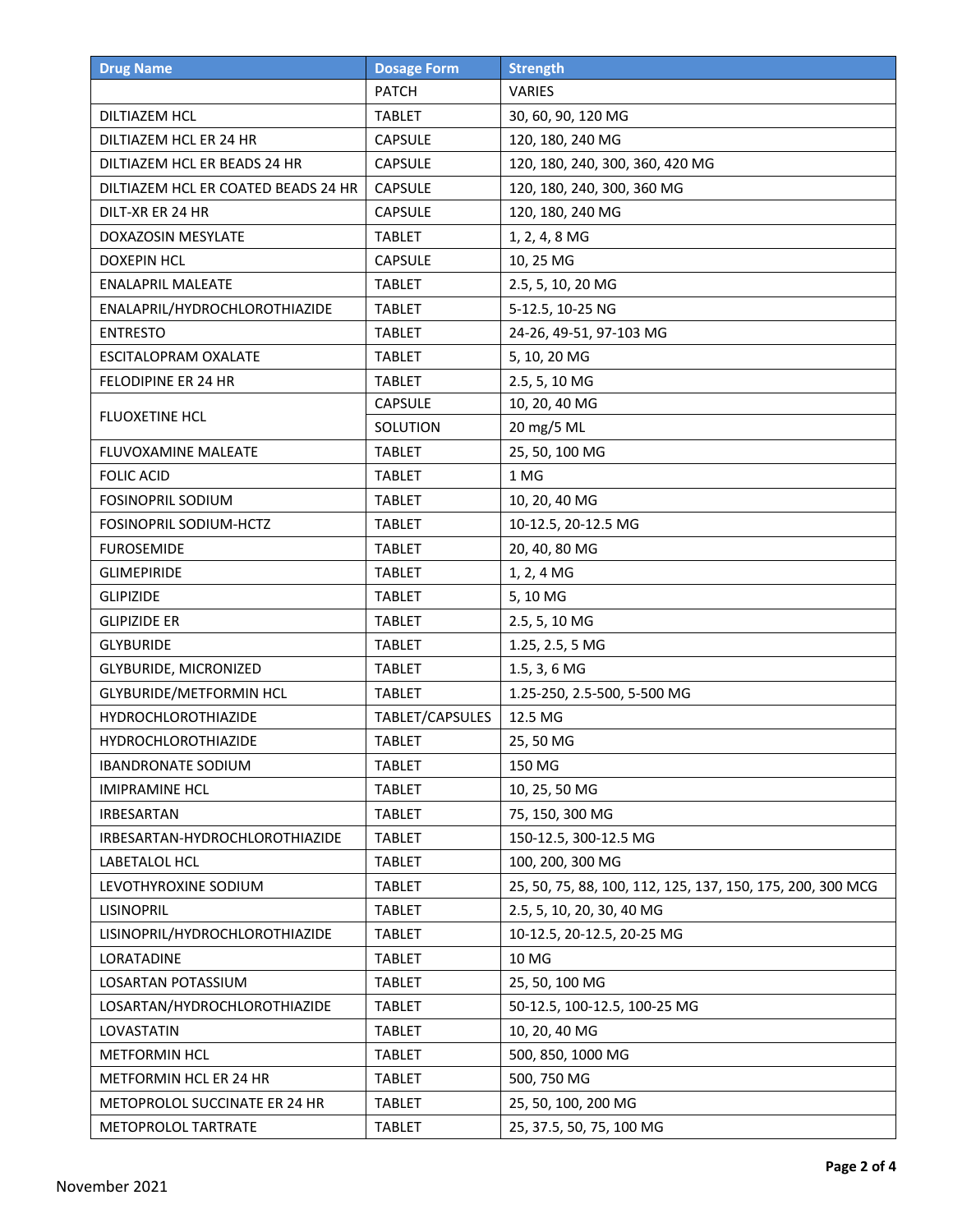| <b>Drug Name</b>                | <b>Dosage Form</b>               | <b>Strength</b>                                |
|---------------------------------|----------------------------------|------------------------------------------------|
| MIRTAZAPINE                     | <b>TABLET</b>                    | 15, 30, 45 MG                                  |
| MONTELUKAST SODIUM              | <b>CHEWABLE</b><br><b>TABLET</b> | 4, 5 MG                                        |
|                                 | <b>TABLET</b>                    | 10 MG                                          |
| MULTIVITAMIN (VARIES)           | <b>VARIES</b>                    | <b>VARIES</b>                                  |
| NATEGLINIDE                     | <b>TABLET</b>                    | 60, 120 MG                                     |
| NIFEDIPINE                      | <b>CAPSULE</b>                   | 10, 20 MG                                      |
| NIFEDIPINE ER 24 HR             | <b>TABLET</b>                    | 30, 60, 90 MG                                  |
| NORTRIPTYLINE HCL               | <b>CAPSULE</b>                   | 10, 25, 50, 75 MG                              |
| OLMESARTAN MEDOXOMIL            | <b>TABLET</b>                    | 5, 20, 40 MG                                   |
| OLMESARTAN MEDOXOMIL-HCTZ       | <b>TABLET</b>                    | 20-12.5, 40-12.5, 40-25 MG                     |
| <b>PAROXETINE HCL</b>           | <b>TABLET</b>                    | 10, 20, 30, 40 MG                              |
| PINDOLOL                        | <b>TABLET</b>                    | 5,10 MG                                        |
| PIOGLITAZONE HCL                | <b>TABLET</b>                    | 15, 30, 45 MG                                  |
| PRASUGREL                       | <b>TABLET</b>                    | 5,10 MG                                        |
| PRAVASTATIN SODIUM              | <b>TABLET</b>                    | 10, 20, 40, 80 MG                              |
| PRAZOSIN                        | <b>CAPSULE</b>                   | 1, 2, 5 MG                                     |
| PRENATAL VITAMIN PREPARATIONS   | VARIES                           | <b>VARIES</b>                                  |
| PROPRANOLOL HCL                 | <b>TABLET</b>                    | 10, 20, 40, 60, 80 MG                          |
|                                 | SOLUTION                         | 20 MG/5 ML, 40 MG/5 ML                         |
| PROPRANOLOL HCL ER 24 HR        | <b>CAPSULE</b>                   | 60, 80, 120, 160 MG                            |
| <b>QUINAPRIL HCL</b>            | <b>TABLET</b>                    | 5, 10, 20, 40 MG                               |
| QUINAPRIL-HYDROCHLOROTHIAZIDE   | <b>TABLET</b>                    | 10-12.5, 20-12.5, 20-25 MG                     |
| RAMIPRIL                        | <b>CAPSULE</b>                   | 1.25, 2.5, 5, 10 MG                            |
| REPAGLINIDE                     | <b>TABLET</b>                    | $0.5, 1, 2$ MG                                 |
| ROSUVASTATIN CALCIUM            | <b>TABLET</b>                    | 5, 10, 20, 40 MG                               |
| SERTRALINE HCL                  | <b>TABLET</b>                    | 25, 50, 100 MG                                 |
| SIMVASTATIN                     | TABLET                           | 5, 10, 20, 40, 80 MG                           |
| SODIUM FLUORIDE                 | CHEWABLE<br><b>TABLET</b>        | 0.55, 1.1, 2.2 MG                              |
| SOTALOL HCL                     | <b>TABLET</b>                    | 80, 120, 160, 240 MG                           |
| <b>TAMSULOSIN HCL</b>           | <b>CAPSULE</b>                   | 0.4 MG                                         |
| TAZTIA XT ER 24 HR              | <b>CAPSULE</b>                   | 120, 180, 240, 300, 360 MG                     |
| <b>TERAZOSIN HCL</b>            | CAPSULE                          | 1, 2, 5, 10 MG                                 |
| <b>TORSEMIDE</b>                | <b>TABLET</b>                    | 5, 10, 20, 100 MG                              |
| TRANDOLAPRIL                    | <b>TABLET</b>                    | 1, 2, 4 MG                                     |
| TRAZODONE HCL                   | <b>TABLET</b>                    | 50, 100, 150 MG                                |
| VALSARTAN                       | <b>TABLET</b>                    | 40, 80, 160, 320 MG                            |
| VALSARTAN-HYDROCHLOROTHIAZIDE   | <b>TABLET</b>                    | 80-12.5, 160-12.5, 160-25, 320-12.5, 320-25 MG |
| <b>VENLAFAXINE HCL</b>          | <b>TABLET</b>                    | 25, 37.5, 50, 75, 100 MG                       |
| <b>VENLAFAXINE HCL ER 24 HR</b> | <b>CAPSULE</b>                   | 37.5, 75, 150 MG                               |
| <b>VERAPAMIL HCL</b>            | <b>TABLET</b>                    | 40, 80, 120 MG                                 |
| <b>VERAPAMIL HCL ER</b>         | <b>TABLET</b>                    | 120, 180, 240 MG                               |
| <b>VERAPAMIL HCL ER 24 HR</b>   | CAPSULE                          | 100, 120, 180, 200, 240, 300, 360 MG           |